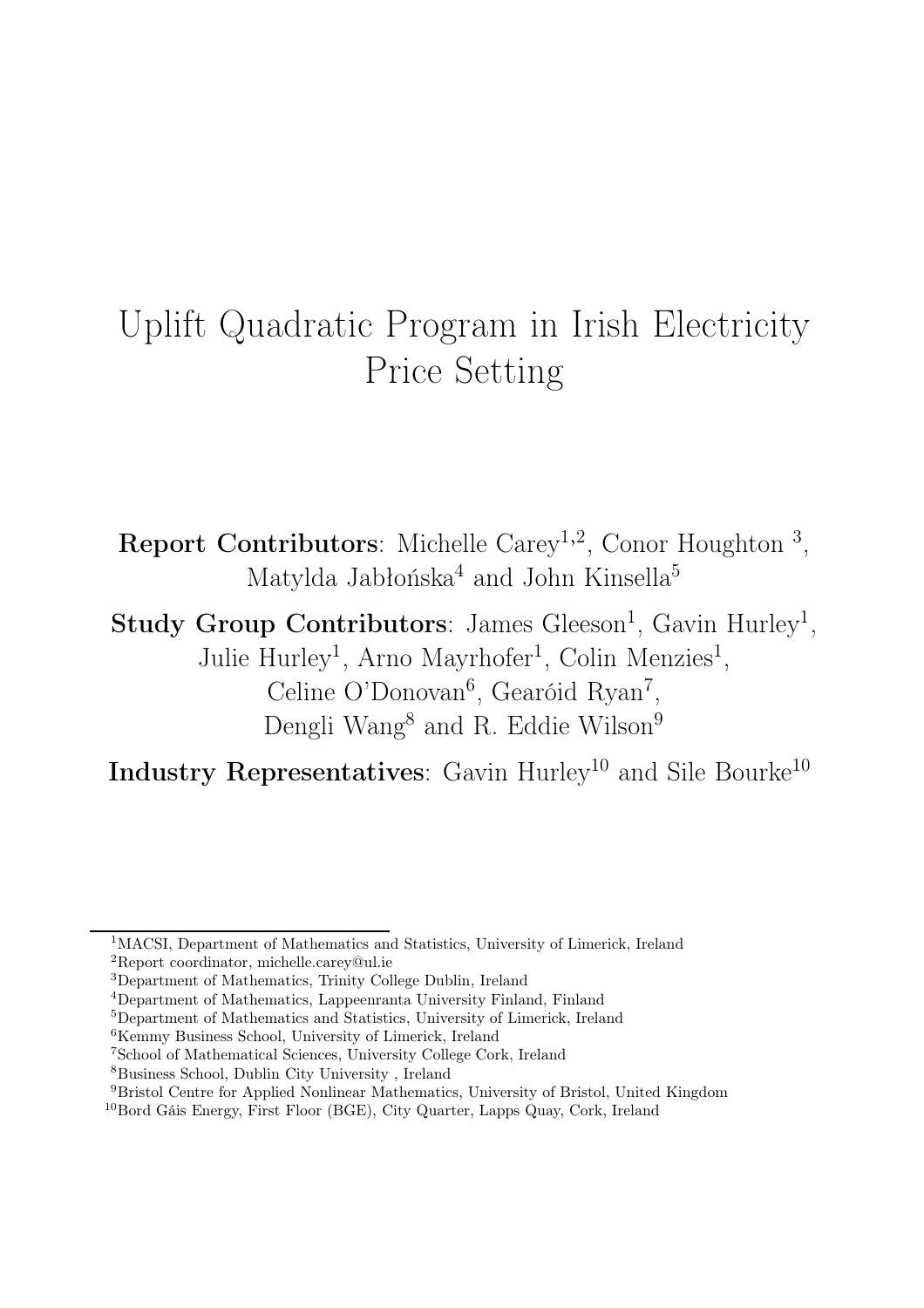#### Abstract

This report summarises progress made towards the problem submitted by Bord Gáis at the 70<sup>th</sup> European Study Group with Industry organised by Mathematics Applications and Consortium for Science and Industry (MACSI) and held in the University of Limerick from the 28<sup>th</sup>June -3<sup>rd</sup>July 2009. Bord Gáis required a deeper insight into the dynamics of Uplift prices. Therefore, the aim of the group was to apply a variety of analytical tools to the problem in order to satisfy Bord Gáis requirements. The group conducted a KKT Optimality Analysis of the quadratic program used to determine the Uplift prices, performed statistical analysis to identify the binding constraints and their sensitives to the Uplift prices, simulated a synthetic stochastic process that is consistent with the Uplift pricing series and investigated alternative objective functions for the quadratic program.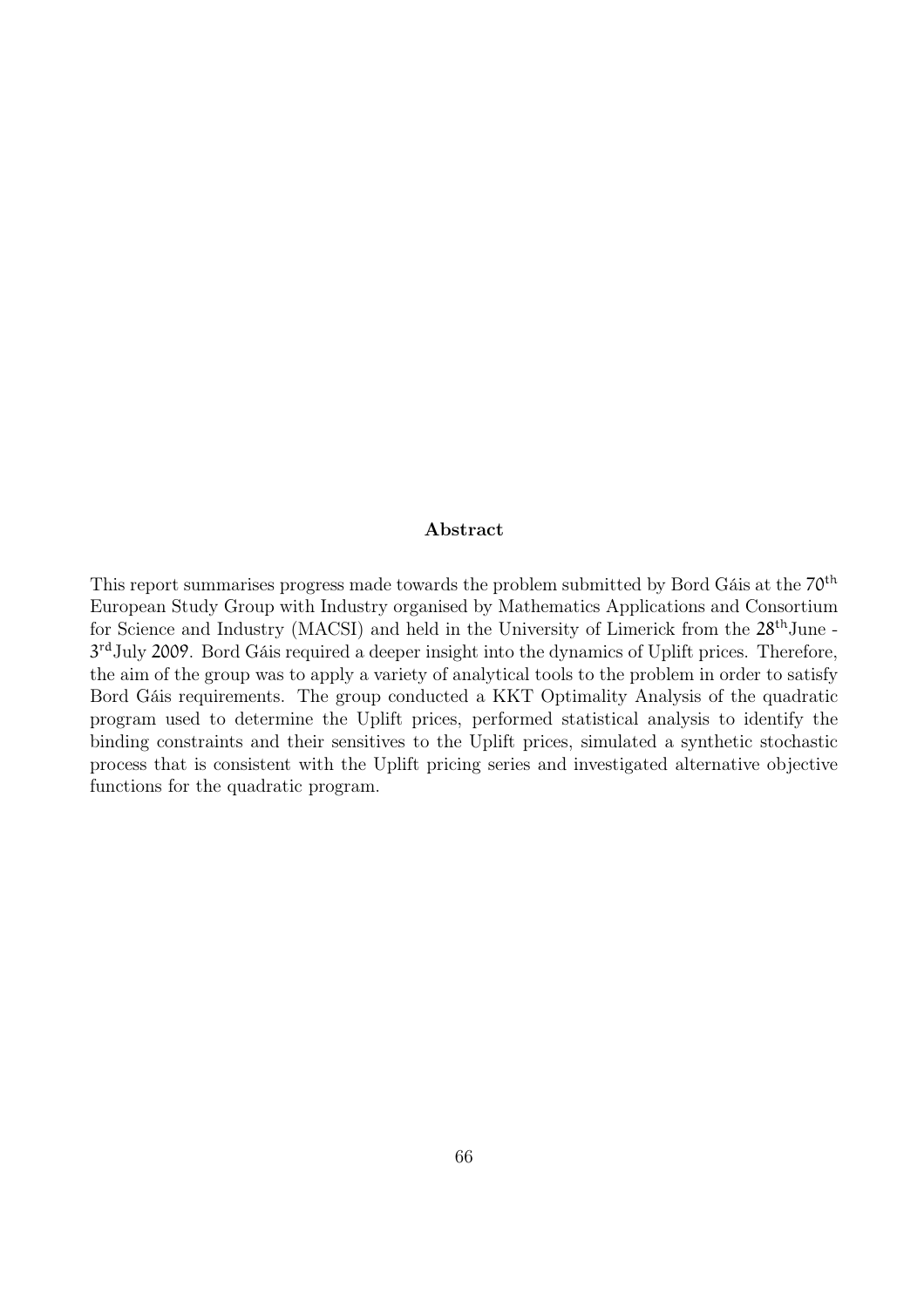#### Introduction

Energy prices in the Irish Electricity Market are composed of a Shadow Price and an Uplift Component. The Shadow Price is the cost of meeting a marginal unit of demand, as determined by solving the Unit Commitment Problem. The Unit Commitment Problem is a Mixed Integer Program which determines which units (generators) to commit (turn on), so as to minimize the total system cost of generation, subject to meeting demand in each period and respecting technical characteristics of the units (e.g. ramp-rates, min on/off times, minimum generation). Participants declare their true marginal costs and therefore the Shadow Price alone does not guarantee that generators will recover their fixed running costs, e.g. start-up and no-load. The Uplift component of prices addresses this. It is derived via a Quadratic Program (QP) which ensures that the generators recover those costs. The QP aims to minimize a parameterized combination of total additional cost due to Uplift and the volatility of Uplift. The problem involves investigating the quadratic program used to determine the Uplift component of the prices and to examine the behaviour of the this Uplift component. Our aim for the week was to exploit the expertise of the group to develop analytical tools that provided Bord Gáis with a deeper insight into the uplift process.

The report begins by describing the structure of the quadratic program, followed by analysis of the optimal Uplift components using the Karush\_Kuhn\_Tucker (KKT) conditions. One can also employ statistical analysis to identify the generators contributing to Uplift prices, this method is described and the results produced. The subsequent sections involves simulating a stochastic process that reproduces the Uplift series to a quantitatively comparable level and investigating other objective functions for the QP. Finally, the report concludes with results and suggestions for further research.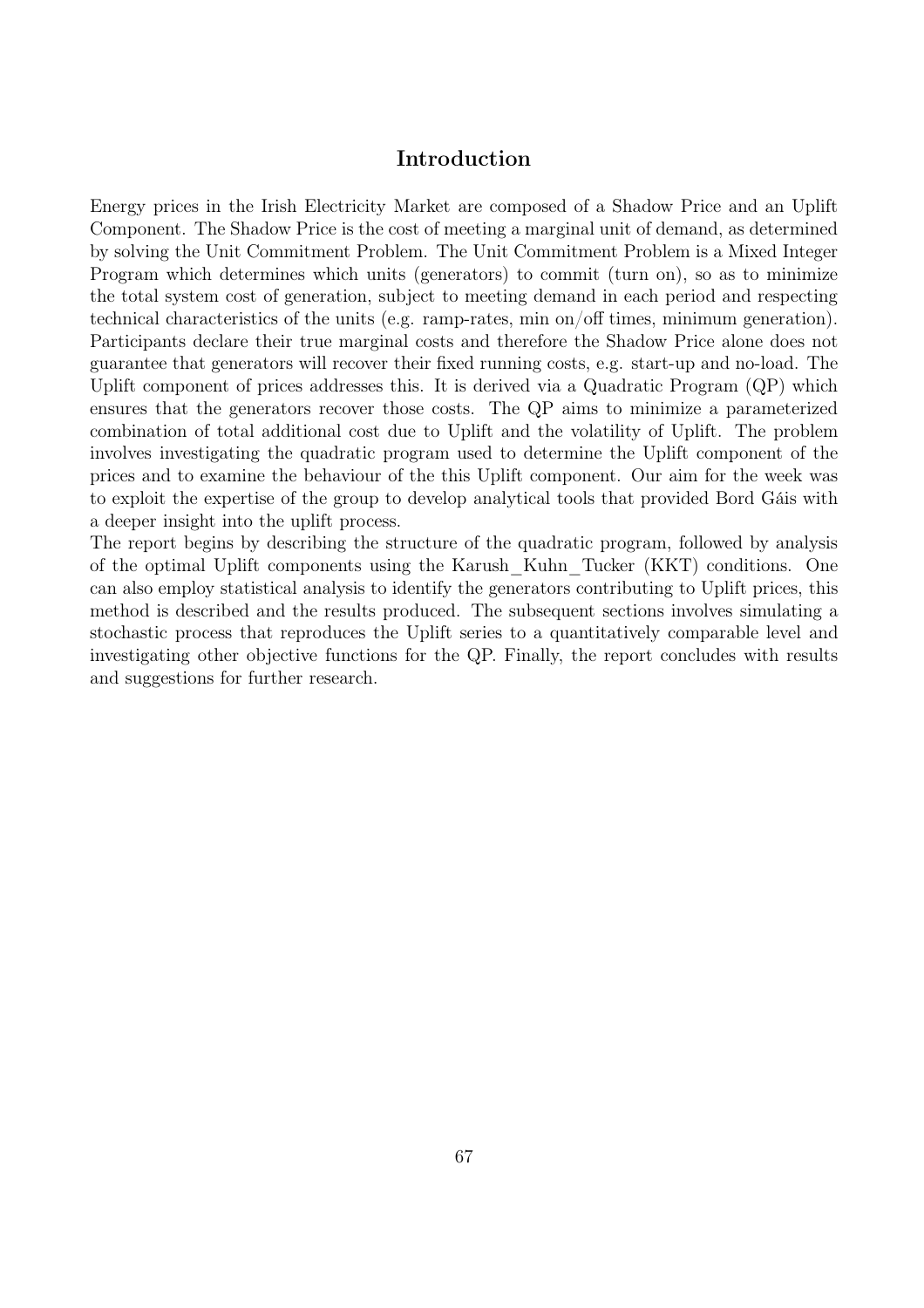## 1 Problem Formulation

The "System Marginal Price" (SMP), the incremental cost of supplying the next MWh of energy demanded for each half-hourly period h, of day t is

$$
\mathsf{SMP}_h = \mathsf{SP}_h + \mathsf{UP}_h.
$$

Where  $SP<sub>h</sub>$  represents the "Shadow prices", the marginal price of electricity per MWhr in each half-hour based on the information provided by the generators and  $UP_h$  symbolizes the "Uplift", the correction factor that is applied retrospectively to the shadow prices to cover the fixed running costs.

The SEMO (Single Electricity Market Operator) determines the Uplift function by solving a quadratic program that minimises Uplift revenues (the Cost objective) and minimises the shadow price distortion (the Profile objective)

$$
\min_{\mathsf{UP}_{h},h=1...48} \mathsf{F}(\mathsf{UP}_{h}) \equiv \alpha \underbrace{\sum_{h} \left[ (\mathsf{SP}_{h} + \mathsf{UP}_{h}) \sum_{g} \mathsf{Q}_{gh} \right]}_{\text{Cost objective}} + \underbrace{\beta \sum_{h} \mathsf{UP}_{h}^{2}}_{\text{Profile objective}}, \qquad (1.1)
$$

subject to,

$$
\sum_{h} [(SP_h + UP_h)Q_{gh}] \ge CR_g, \qquad \text{for} \quad g = (1, ..., G), \qquad (1.2)
$$

$$
UP_h \ge 0,
$$
 for  $h = (1, ..., 48).$  (1.3)

Given that  $Q_{gh}$  denotes the volume (quantity) of electricity provided by each generator g in each half-hour period h and  $CR<sub>g</sub>$  is the total cost of running for generator g, given by

$$
CR_g = \sum_{h} [Q_{gh}C_u + NLC_g \mathcal{I}(Q_{gh} > 0)] + ST_g,
$$
\n(1.4)

Where  $C_u$  is the variable (fuel) cost per unit,  $NLC_g$  is the no-load cost of generator g, which is the element of operating costs which is invariant with the actual level of output and  $ST_q$  is the start-up cost of generator g, the cost of turning on generator g at any time h during day t.

The first constraint given in equation (1.2) ensures that each generator q covers its costs  $CR<sub>0</sub>$ and the second constraint given in equation (1.3) certifies that all Uplift values are positive.

For convenience equations  $(1.1,1.2,1.3)$  were converted into Matlab-like notation as follows;

$$
\min_{\mathbf{u}\in\mathbb{R}^{48}} \mathbf{F}(\mathbf{u}) \equiv \alpha \mathbf{e}^{\mathsf{T}} \mathbf{Q}(s+\mathbf{u}) + \beta \mathbf{u}^{\mathsf{T}} \mathbf{u},\tag{1.5}
$$

subject to,

$$
Q(s+u) \ge c,\tag{1.6}
$$

$$
\mathfrak{u} \ge 0. \tag{1.7}
$$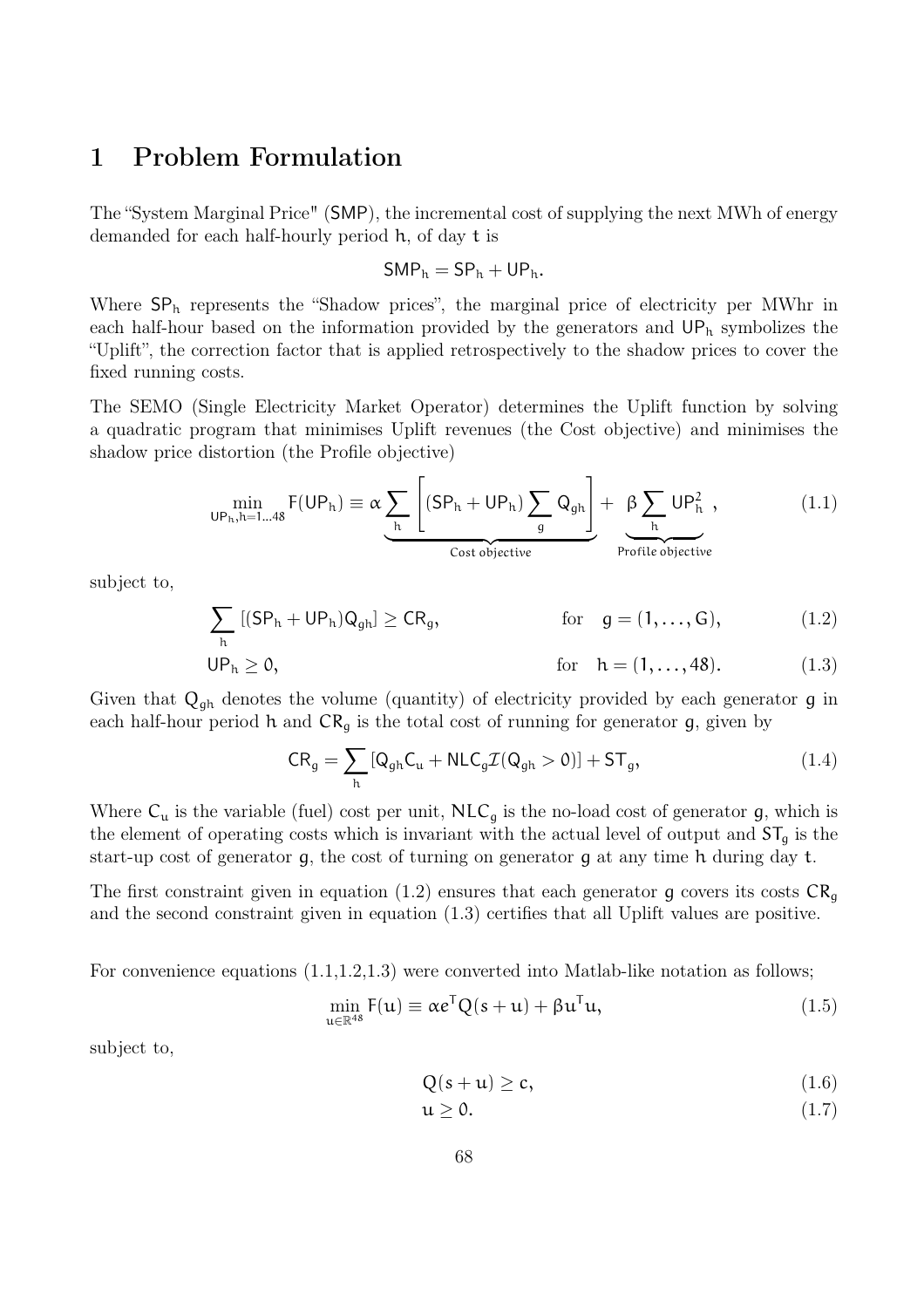Please refer to the conversion table in the appendix for the details.

The problem was attacked using four separate but complementary approaches. These approaches all provide a insight into the composition of the Uplift process and our outlined in the subsequent sections. Section one examines the optimality of the quadratic program using the Karush Kuhn Tucker(KKT) conditions, section two describes a statistical analysis of both the actual and re-constructed data set, section three develops a stochastic model that mimics the underlying dynamics of the Uplift prices and finally section five investigates the validility of alternative objective functions.

# 2 KKT Optimality Analysis of the QP

The KKT <sup>1st</sup>-order necessary conditions for a general inequality-constrained problem are:

$$
\Delta_{\mathfrak{u}}\mathcal{L} = 0 \equiv \Delta_{\mathfrak{u}}F(\mathfrak{u}) - \sum_{i \in \mathcal{I}} \lambda_i \Delta_{\mathfrak{u}}c_i(\mathfrak{u}) = 0 \qquad (2.1)
$$

where  $\mathcal I$  is the index set for the inequality constraints.

Computing the gradients with respect to u;

$$
\alpha Q^{\mathsf{T}} e + 2\beta u - Q^{\mathsf{T}} \lambda_1 - \lambda_2 = 0, \qquad (2.2)
$$

where  $\lambda_{1,q} \geq 0$  for  $g = (1,\ldots,G)$  when the corresponding constraints are active and zero otherwise, and  $\lambda_{2,h} \geq 0$  for  $h = (1,\ldots,48)$  when the corresponding constraints are active and zero otherwise. As the QP is convex, the KKT conditions are both necessary and sufficient for optimality (i.e the lagrange multipliers are unique). Moreover, the lagrange multiplier  $\lambda_2$  must be zero for all h. Therefore one can rewrite equation (2.2) as;

$$
2\beta u = -\alpha Q^{T} e + Q^{T} \lambda_{1}.
$$
 (2.3)

Under the Single Electricity Market (SEM) trading and settlement code the regulatory authorities determine the weighting parameters  $\alpha$ ,  $\beta$  in equation (2.2) for each year. The first parameter  $\alpha$  governs the importance of the Uplift cost objective, such that  $0 \leq \alpha \leq 1$ . The second parameter  $\beta$  governs the importance of the Uplift profile objective, such that  $0 \leq \beta \leq 1$ and such that  $\alpha + \beta = 1$ . The regulatory authorities have found that setting the parameters to  $\alpha = 0$  and  $\beta = 1$  provides the most appropriate balance of cost and price stability. Therefore applying these conditions to equation (2.2), given that several generation constraints represented by  $g \in A_{g_0}$  are binding yields an optimal set of positive uplifts u which are a non-negative linear combination of the columns of  $Q<sup>T</sup>$  (the rows of Q) corresponding to the binding constraints.

$$
2\mathfrak{u} = \sum_{g \in \mathcal{A}_{g_0}} \lambda_{1,g} (q_g).
$$
 (2.4)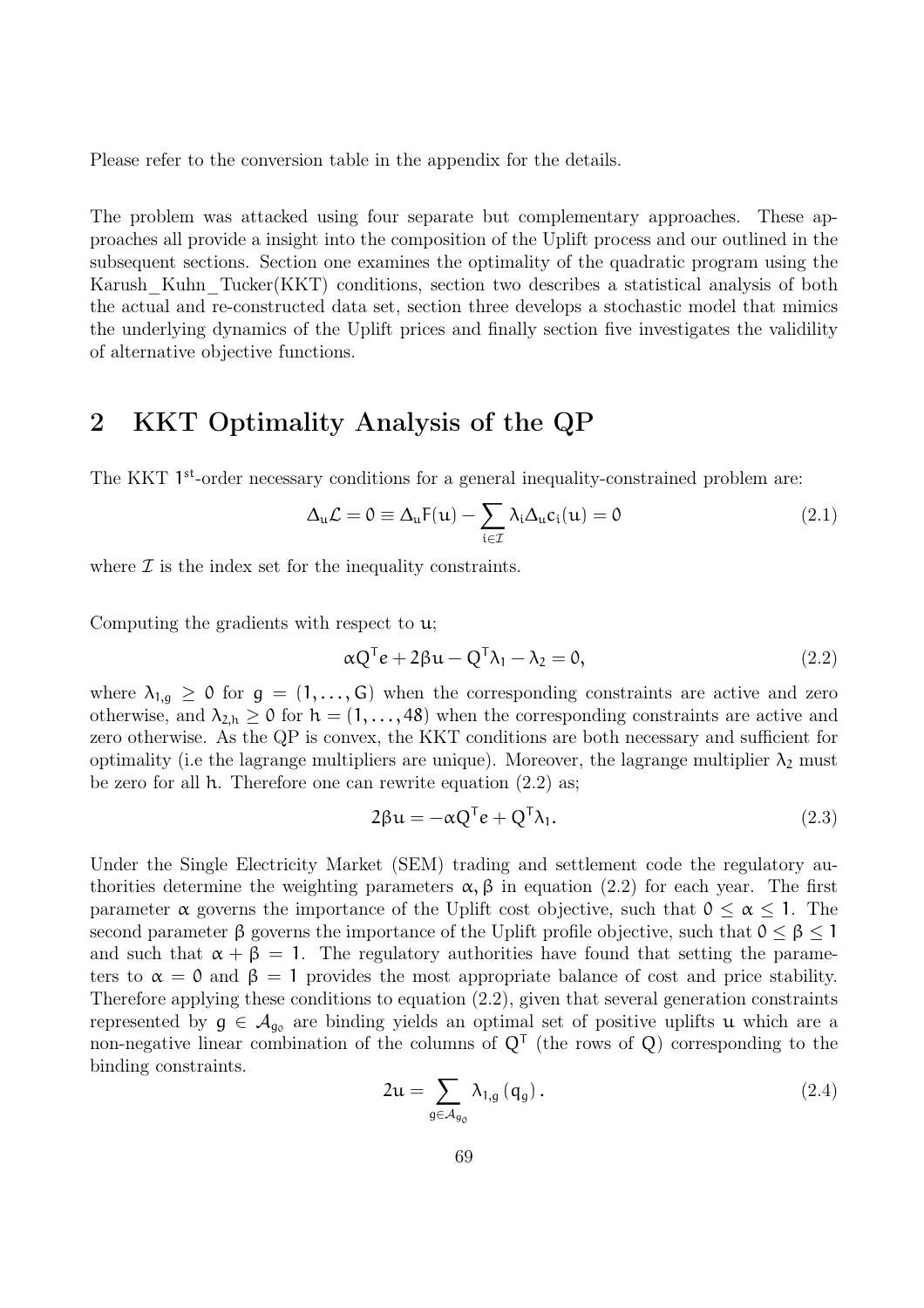The binding constraints now take the form  $(Qu)_{g} = c_{g} - (Qs)_{g}$  for  $g \in \mathcal{A}_{g}$ .

## 2.1 Results

Equation (2.4), motivated an analysis of historical data to determine which generation constraints have been binding in each 24-hour period. This is illustrated in figure (1), which clearly shows that the generators have an intrinsic band structure.

Figure 1: Recurrence of Binding Generators



Two small subsets of generators can be identified from figure (1). A set of the same generators that are clearly binding from day to day and a set of generators that are never binding. This provoked a further examination of the classification and frequency of the binding generators. The classification of generators that are binding and therefore influencing Uplift prices are shown in figure (2).

It appears that it is almost always the thermal plants (gas, oil, distillate and coal) that have binding constraints. The frequency of generators that are typically binding is given in figure (3).

It is clear that in general there is only one (45% of all occurrences) or two generators (34% of all occurrences) binding with very few occasions with more than four generators binding (.01% of all occurrences).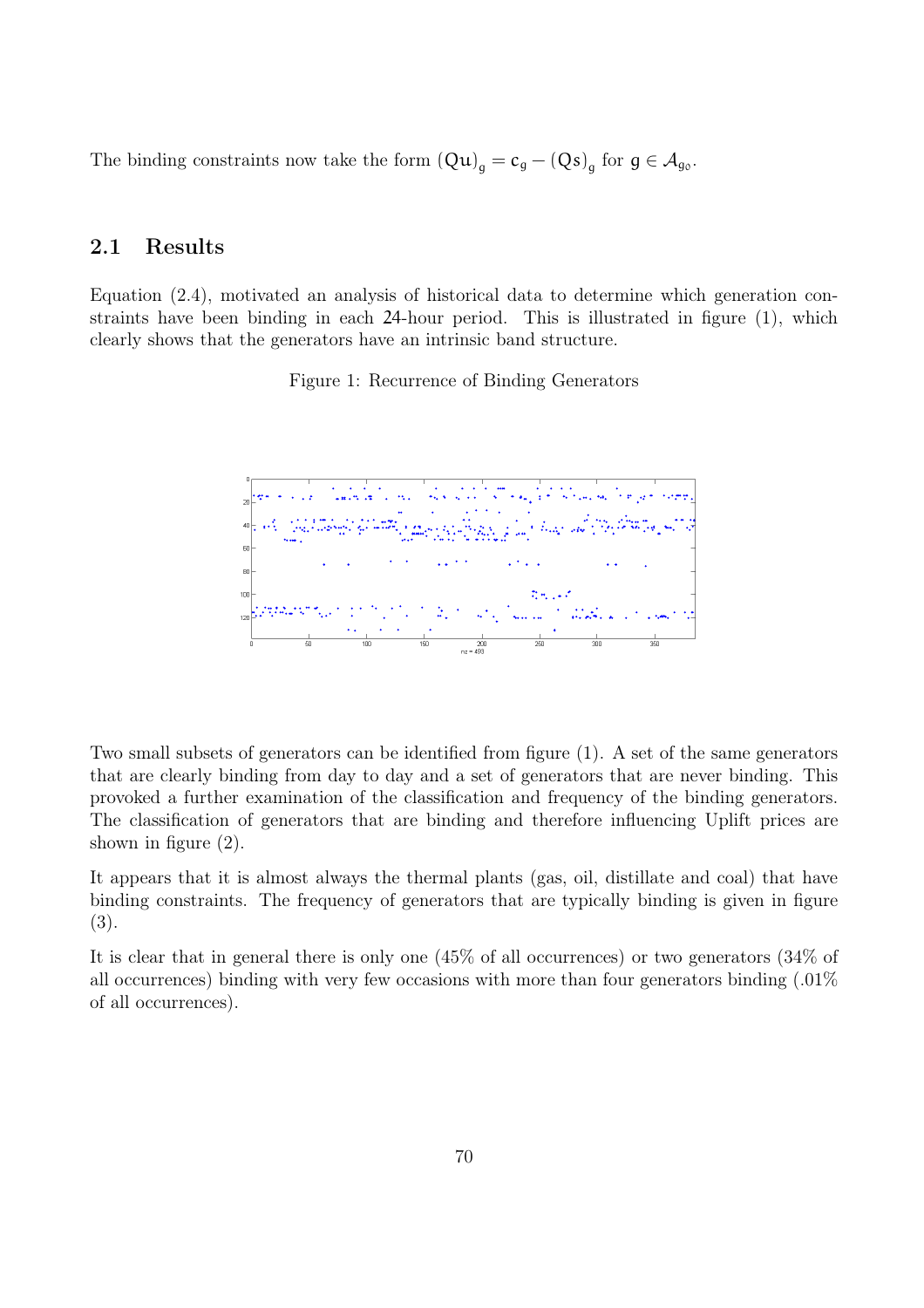

Figure 2: Classification of binding generators

Figure 3: Frequency of binding by generator type



Figure 4: Frequency of binding by generator type

# 3 Factor Analysis

Using statistical analysis the group tried to identify factors that were contributing to Uplift prices, in order to state the sensitivity of Uplift prices to certain known factors. The Uplift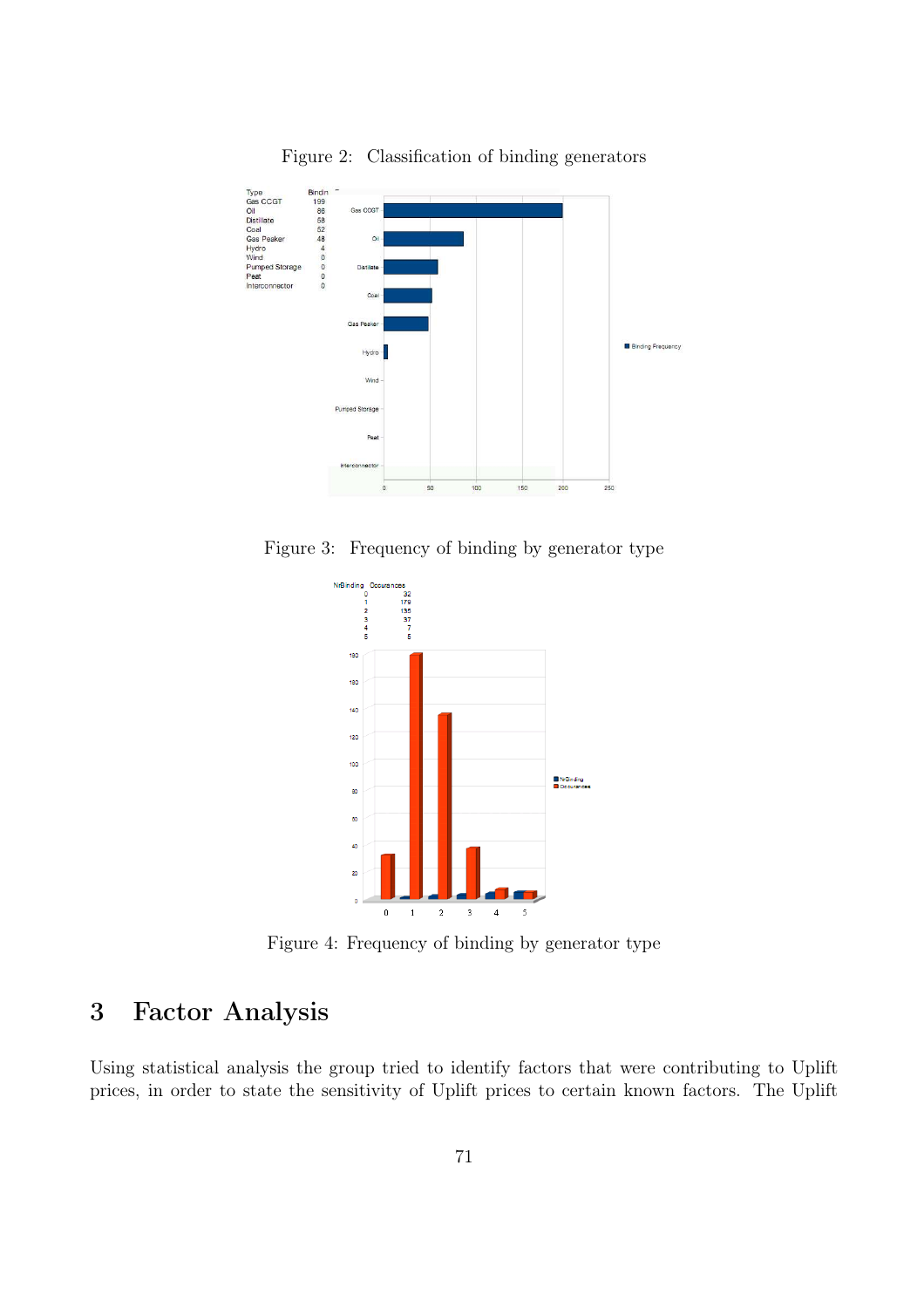prices are an adjustment price and therefore can have zero values, in this case 40% of the Uplift price values are equal to zero.

A factor model of Uplift prices was employed to decompose the random prices into factor related and specific prices.

$$
u=\alpha+\beta_1f_1+\ldots+\beta_kf_k+\epsilon,
$$

where  $\mu$  denotes the time series of Uplift prices,  $\alpha$  is a single coefficient introduced in order to ensure  $E[\varepsilon] = 0$ ,  $\beta_i$  is the sensitivity of Uplift to the factor  $f_i$  and  $\varepsilon$  represents the error or Uplift specific price's.

If the vector of factors f is known one can model this using a macroeconomic factor model, however if they are unknown and therefore must be estimated one uses a statistical factor model.

## 3.1 Macroeconomic model

The results from the KKT conditions shown in equation (2.2) are structurally similar to a macroeconomic factor model. The equation states that the factors contributing to Uplift prices u are  $q_{\alpha}$ , the quantity of electricity provided by each generator q in each half-hour period h. Using the macroeconomic factor model, one can verify the results from the KKT conditions with minimal assumptions on the underlying dynamics of the problem. The advantage to using this method is that it can be applied to both the reconstructed Uplift data and the actual Uplift data, producing the binding generation constraints in both cases.

From figures (2) and (3), one can establish that 45% of the generators bind only once, 86% of generators have less than three binding generators and that wind, pumped storage, peat and the interconnector generators don't contribute to Uplift prices. Exploiting this and the fact that all the parameters in equation (2.2) are positive one can identify the binding generators by analyzing the correlation structure between the output of each of the 85 generators that influence Uplift prices and the Uplift prices themselves. The results are shown in figures (5,6).

In figure (5,6), the positive correlation values represented by the light green, yellow, orange and red give the set  $A_{q}$  of all generators that could be binding in any given day t, for the 385 days considered. From this one can identify how many generators are binding, which generators are binding and the sensitivity of Uplift prices to the binding generators on each day t. For the reconstructed data, there are 76 days in which one generator is binding this corresponds to generators which have a correlation coefficient value greater than or equal to 0.9999. To identify the binding generators when more than one generator is considered one would construct a macroeconomic factor model with the Uplift regressed against all possible generator's identified by the correlation coefficients ( $> 0$  and  $< 0.9999$ ), the max number of possible binding generators in this case is 42. Therefore one can develop a stepwise algorithm which selects the combination of generators that are binding based on the AIC (Akaike's information criterion) of each combination. AIC makes comparisons between a number of possible models on the basis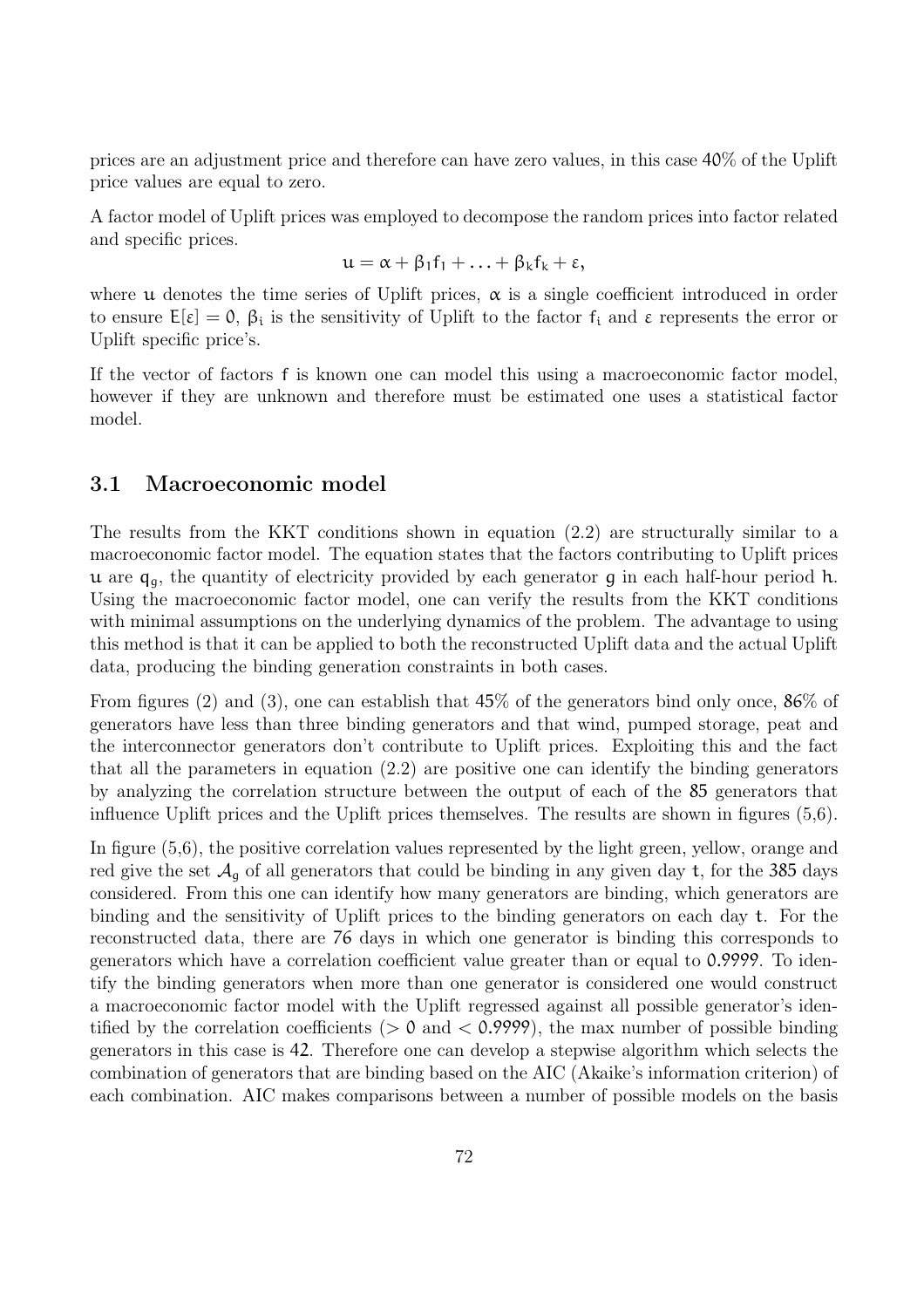Figure 5: Correlations between generator's and Uplift prices for reconstructed data



Figure 6: Correlations between generator's and Uplift prices for reconstructed data



of the following statistic:  $AIC = -2 \times \log(\text{maximum partial likelihood}) + 2 \times b$ , where b is the number of  $\beta$  coefficients in each model under consideration. The AIC is based on maximum likelihood and a penalty for each parameter. The best model has the smallest AIC value. This algorithm produces the binding generators and their sensitivities to Uplift prices on any given day t.

This procedure can also be run on the actual Uplift prices. Thus producing the binding constraints and their sensitivities to actual Uplift prices. Figures (7 and 8) illustrate the results.

There are only 5 days for which only one generator is binding. From figures (5) and (7) one can clearly identify a band structure indicating that there is a recurring group of generators that are binding.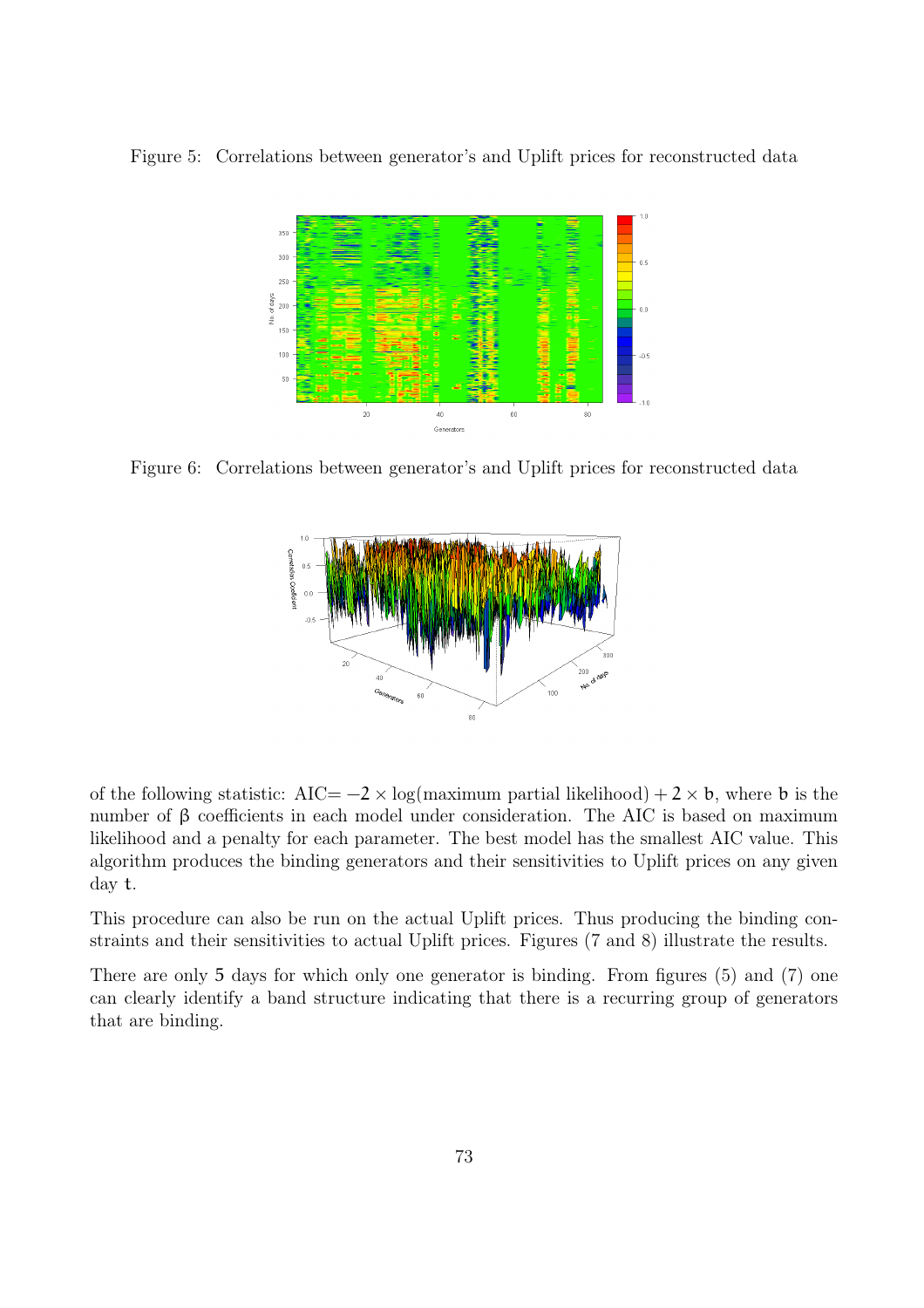Figure 7: Correlations between generator's and Uplift prices for actual data



Figure 8: Correlations between generator's and Uplift prices for actual data



# 4 Uplift as an individual stochastic process

## 4.1 Motivation for stochastic analysis

In terms of forecasting, electricity prices are one of the most difficult types of financial time series. This is due to their highly volatile behavior. However, the Uplift prices exhibit some specific statistical features that can be exploited in order to reconstruct the series up to some qualitatively comparable level.

The aim of the group was to reproduce a synthetic stochastic process which would behave similarly to the real Uplift prices, that would be suitable for Monte Carlo simulations or some other stochastic purposes. The following subsections present specific Uplift features that were identified and employed in simulations to generate the synthetic process and an examination of the synthetic process produced.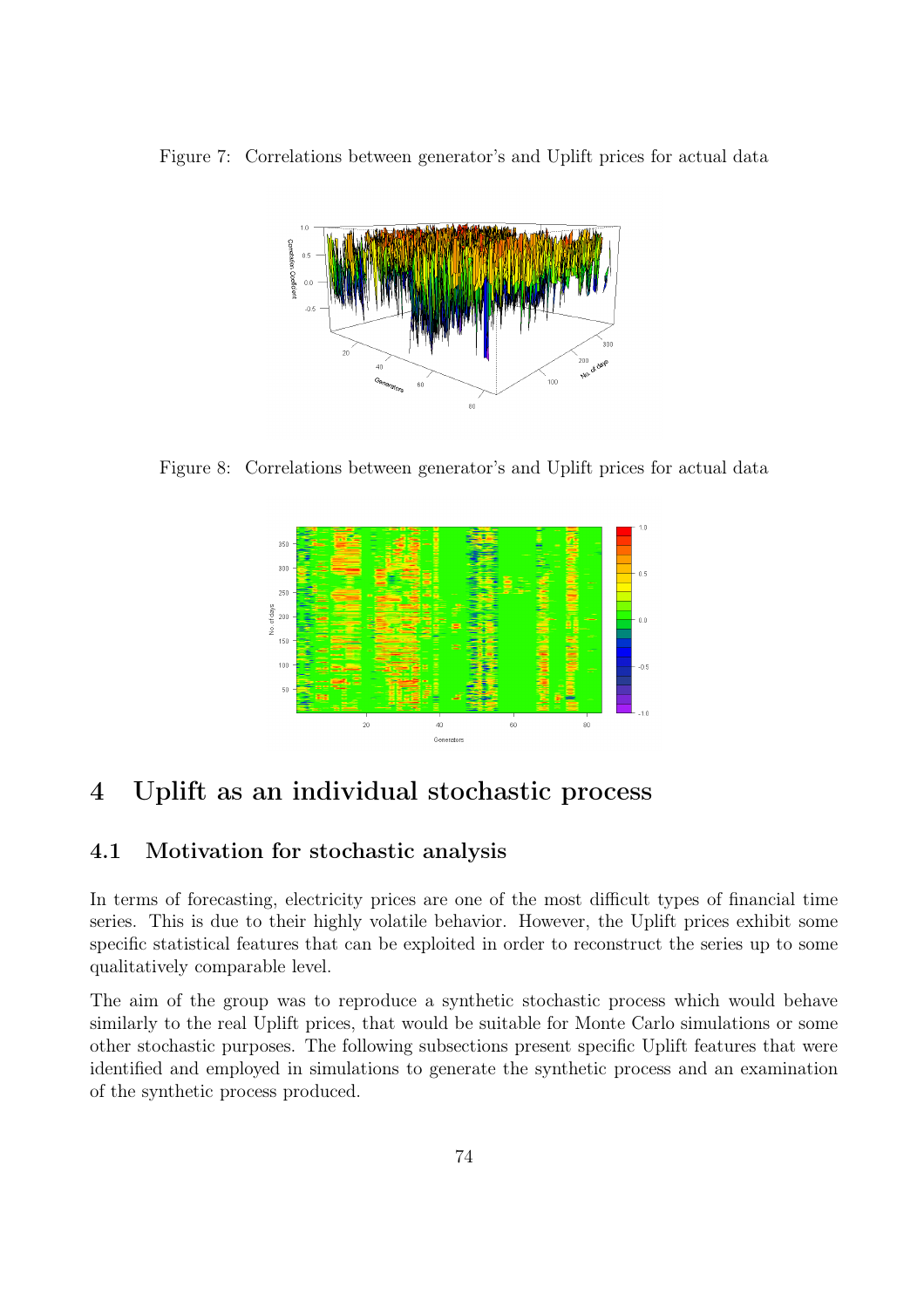#### 4.2 Identified features of the Real Uplift process

Initially the group examined the path of the Uplift data over consecutive days. This is illustrated in figure (9). One can clearly identify a jump structure inherent in the data.

Figure 9: Path covering a few consecutive days of Uplift half-hourly data



Considering that by definition Uplift must be positive for all time t and the length of the plateaus may be similar to waiting times. One can assume a Poisson distribution to model the lengths of plateaus in the Uplift prices and an investigation of the empirical Uplift jump distributions could be used to verify the jump heights.

Since electricity is highly dependant on half-hourly demand (contributing to half-hourly, daily and annual seasonality) it is reasonable to expect the Uplift prices to also reflect some seasonality features. These features can be clearly identified by the autocorrelation function (ACF) and partial autocorrelation function (PACF) for the Uplift price series presented in figure (10). As desired, we clearly see peaks in ACF repeating with 48−lag regularity. Additionally, they are slightly locally maximal points for every  $336<sup>th</sup>$  lag (48 half-hours times 7 week days), portraying weekly seasonality but this is not as significant as the daily seasonality. Thus, in the simulation, in order to reproduce the daily seasonality the current observation is regressed against the observation that occurred 48 half-hour periods earlier. One would suspect that there is also an annual seasonality unfortunately there is an insufficient amount of data to verify this claim.

## 4.3 Uplift jump waiting times

A Poisson distribution was employed to model jump waiting times in the Uplift process. However, due to time limitations, the parameters were set using heuristic methods. It is evident from Figure (9), that waiting times are not distributed uniformly, as there is a clear dependency on the current price level. In particular, the process zero level components are considerably long, whereas at high levels (40-100), the process jumps down almost immediately. Therefore,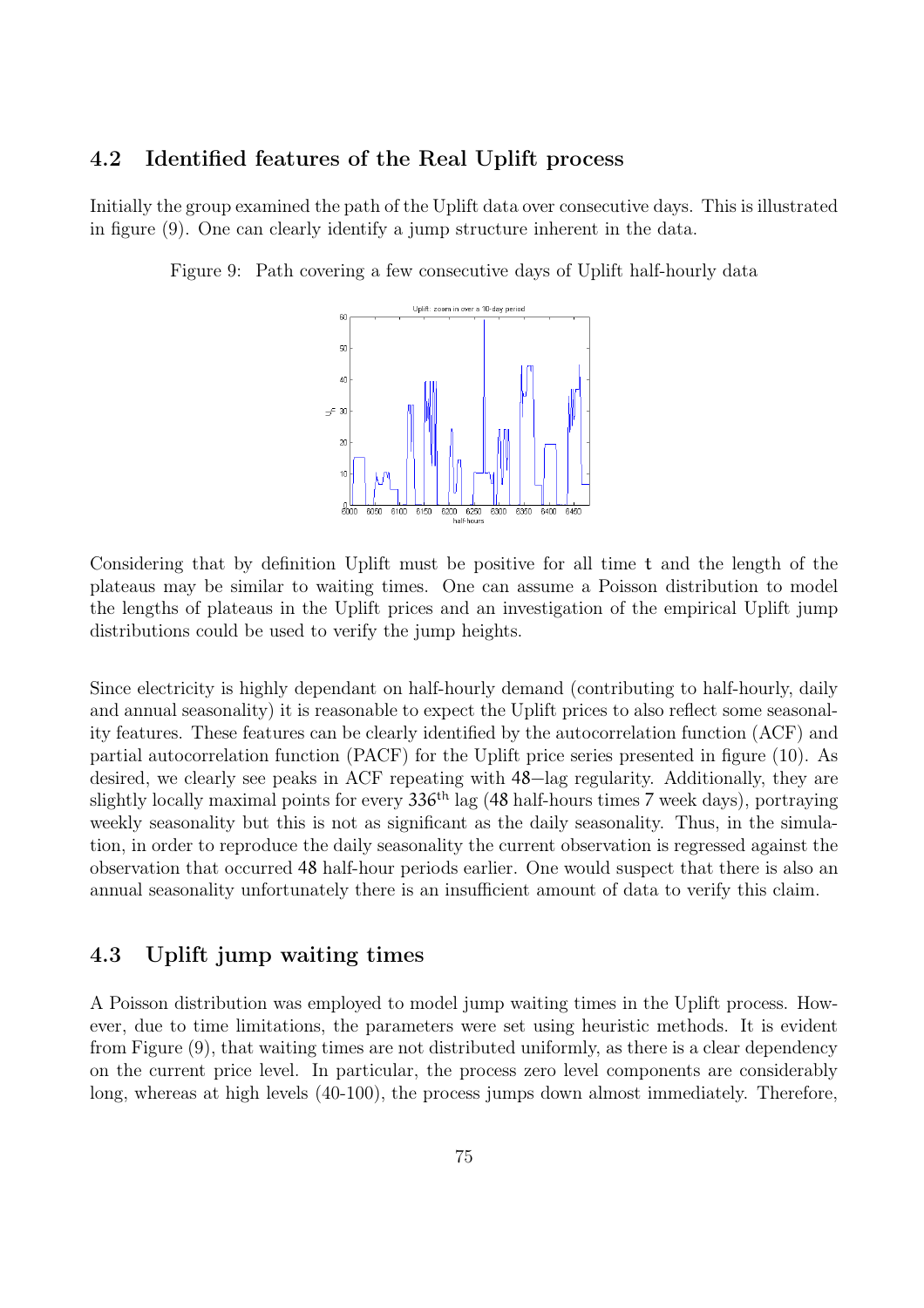

Figure 10: Autocorrelation and partial autocorrelation functions for the Uplift price series.

it seems sensible to set four different price levels, defined by various values of the Poisson  $\lambda$ parameter. These values are as follows;

- $\lambda = 50$  for  $u_h = 0$ .
- $\lambda = 10$  for  $0 < u_h < 40$ .
- $\lambda = 2$  for  $40 < u_h \le 100$ .
- $\lambda = 0.05$  for  $u_h > 100$ .

#### 4.4 Jump up/down probability and Jump heights

One can also clearly identify a jump structure in figure (9). The higher the value of current Uplift, the higher the probability of a negative jump. Another trait that becomes apparent from examining the data and figure (9) is that if the current price level crosses some considerably high price level (in this case  $u_h > 50$ ), then the process exhibits continuous negative jumps until it reaches zero. Sometimes, these negative jumps occur in a few time steps but often within one time step only.

Two empirical cumulative distribution functions conveying jump direction are derived from the occurrences of positive and negative movements in the Uplift series for the purpose of random number generations. Figure (11) is a histogram of the occurrences of jumps up and down for a given Uplift level. The histograms structure conveys an exponential curve.

The distribution of the jump magnitude conditional on the price level is derived by computing the density function of the jump magnitudes. This is illustrated in figure (12).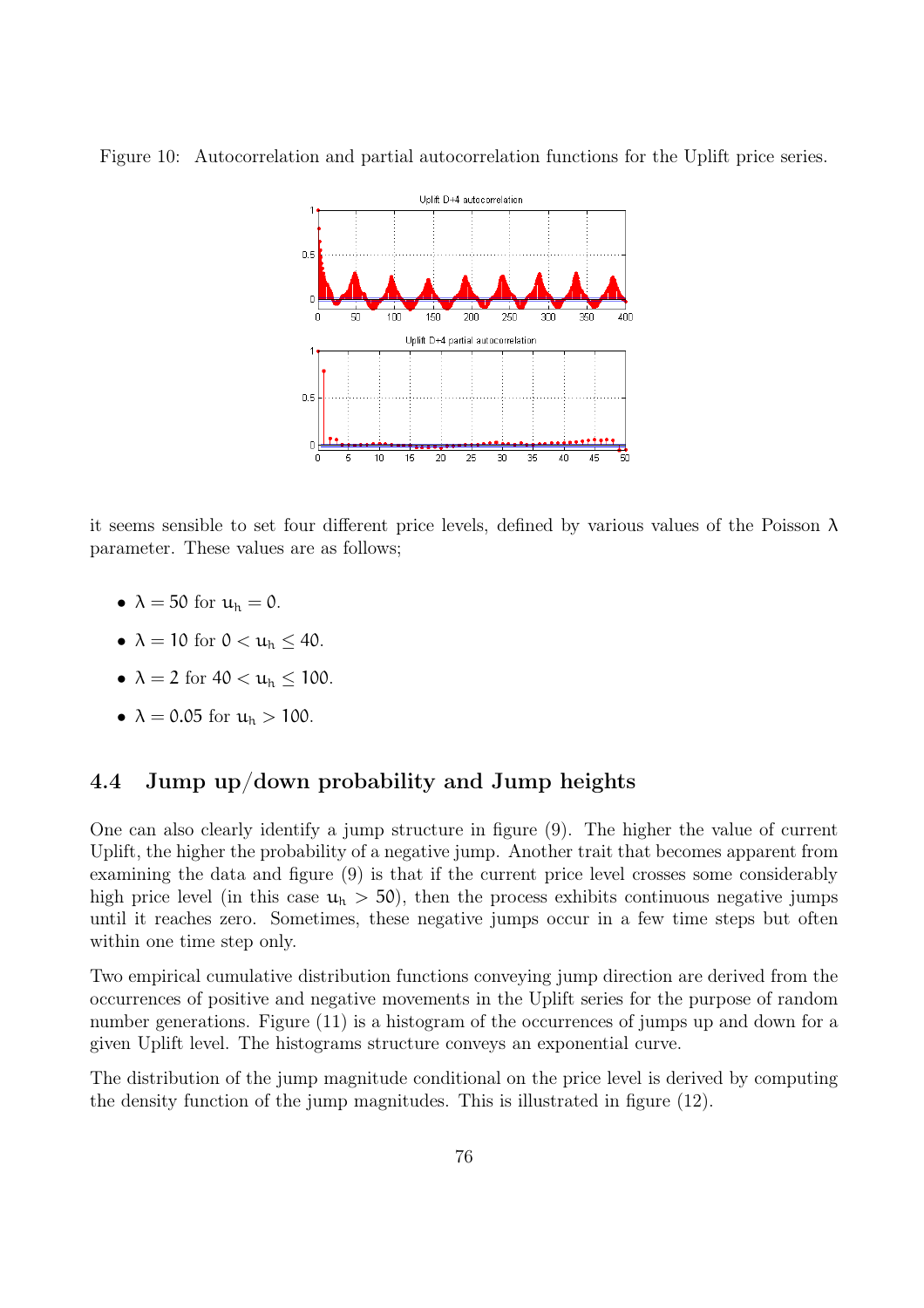

Figure 11: Histograms for occurrences of jumps up/down depending on current Uplift level.



Figure 12: Density function of the jump magnitudes.

## 4.5 Plateaus within night hours

Plateaus during the night half-hour intervals are also apparent in the data these portray a high probability of constant (usually zero) Uplift during this period. Once the base process was simulated one could now induce this attribute by setting the night half-hour intervals equal to zero, based on a uniformly distributed probability of zero level continuing for 12 to 20 half-hour periods.

## 4.6 Algorithm

The general algorithm for the simulation approach is as follows;

- 1. For  $h = (1, \ldots, 48)$  set  $u_{a,h} = u_{s,h}$ . Where  $u_{a,h}$  is the actual Uplift price for the half-hour interval h and  $u_{s,h}$  is the simulated Uplift price for the half-hour interval h.
- 2. Given  $\mathfrak{u}_{s,h}$  for a particular half hour h, identify the corresponding Poisson parameter.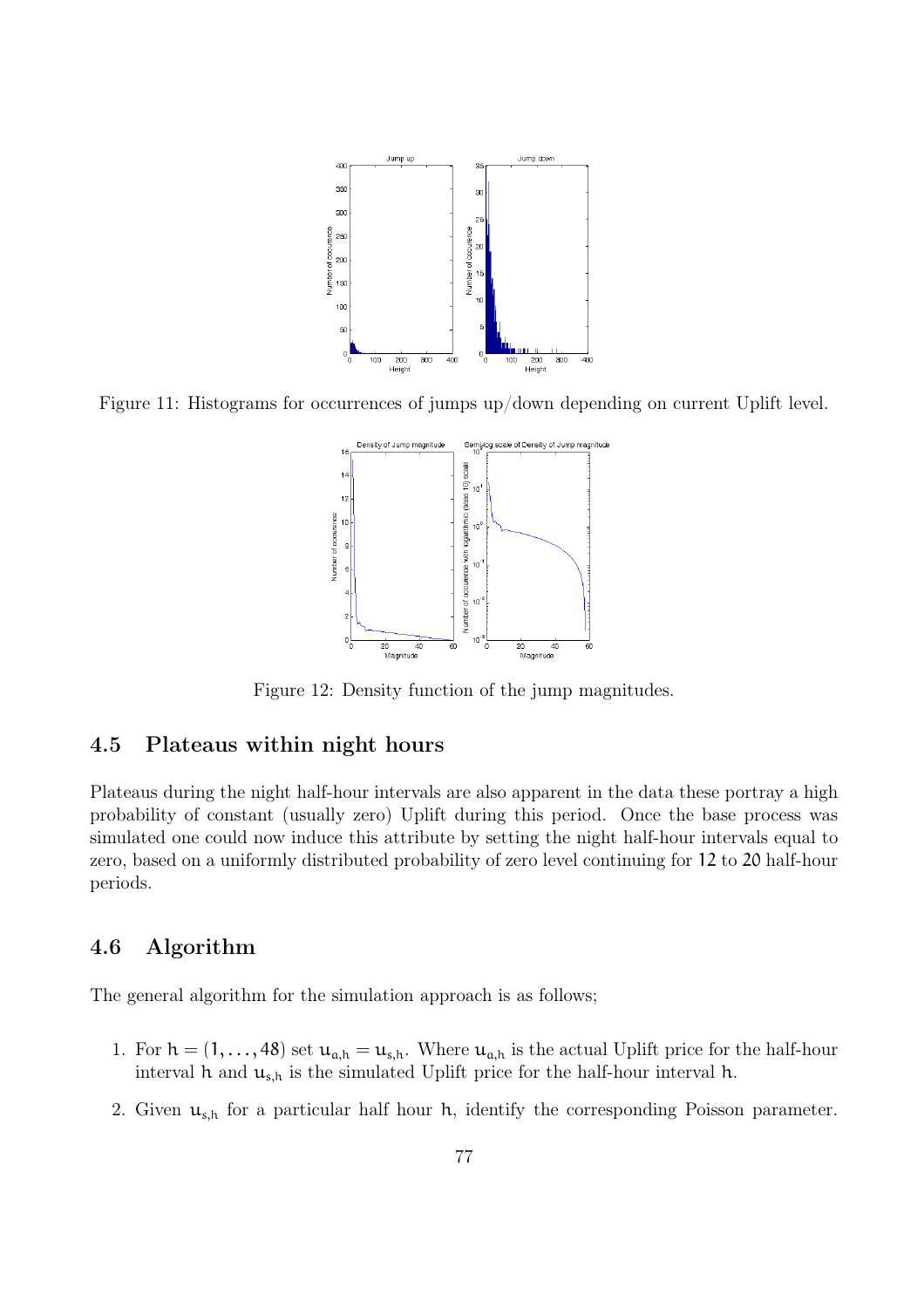Using this parameter generate the length l of the plateaus (amount of half hour intervals h for which the process remains constant).

- 3. Set the current time point  $h_c$ , to the previous time point  $h_p$  plus the length of the plateau l.  $h_c = h_p + l$ .
- 4. For  $l > 1$  then  $h = (h_p + 1, \ldots, h_p + l)$  let  $u_{s,h} = u_{s,h-1}$  and for  $l = 1$ , then  $h = (h_p + 1)$ let  $u_{s,h} = u_{s,h-1}$ .
- 5. Then, Given that  $\mathfrak{u}_{s,h}$  is the last price value after the last jump.
	- Set a limiting threshold T. If  $u_{s,h} > T$ , force the process into negative jumps until  $u_{s,h} = 0.$
	- If  $u_{s,h} = 0$ , force the process to only allow positive jump's generated from the empirical distribution.
	- If  $0 < u_{s,h} < T$ , determine from the empirical distribution of jump direction whether the process jumps up or down, and then based on the empirical distribution of jump magnitude determine the magnitude of the jump. Sum the sampled jump magnitude and the regressed price value that occurred 48 periods ago. Set  $h_c = h_c + 1$ .
- 6. Repeat until the  $h_c$  exceeds the target process length to be simulated.

#### 4.7 Results

The simulation was implemented to construct a sample of  $\pi$  half-hour intervals of the Uplift series. Figure (13) presents the simulated Uplift series which is quantitatively (by distribution parameters) comparable with the original Uplift series. Moreover, it is clear that our simulation is also able to produce values significantly differing from the process mean, which is also reflected in the real data.



Figure 13: The real and simulated Uplift process.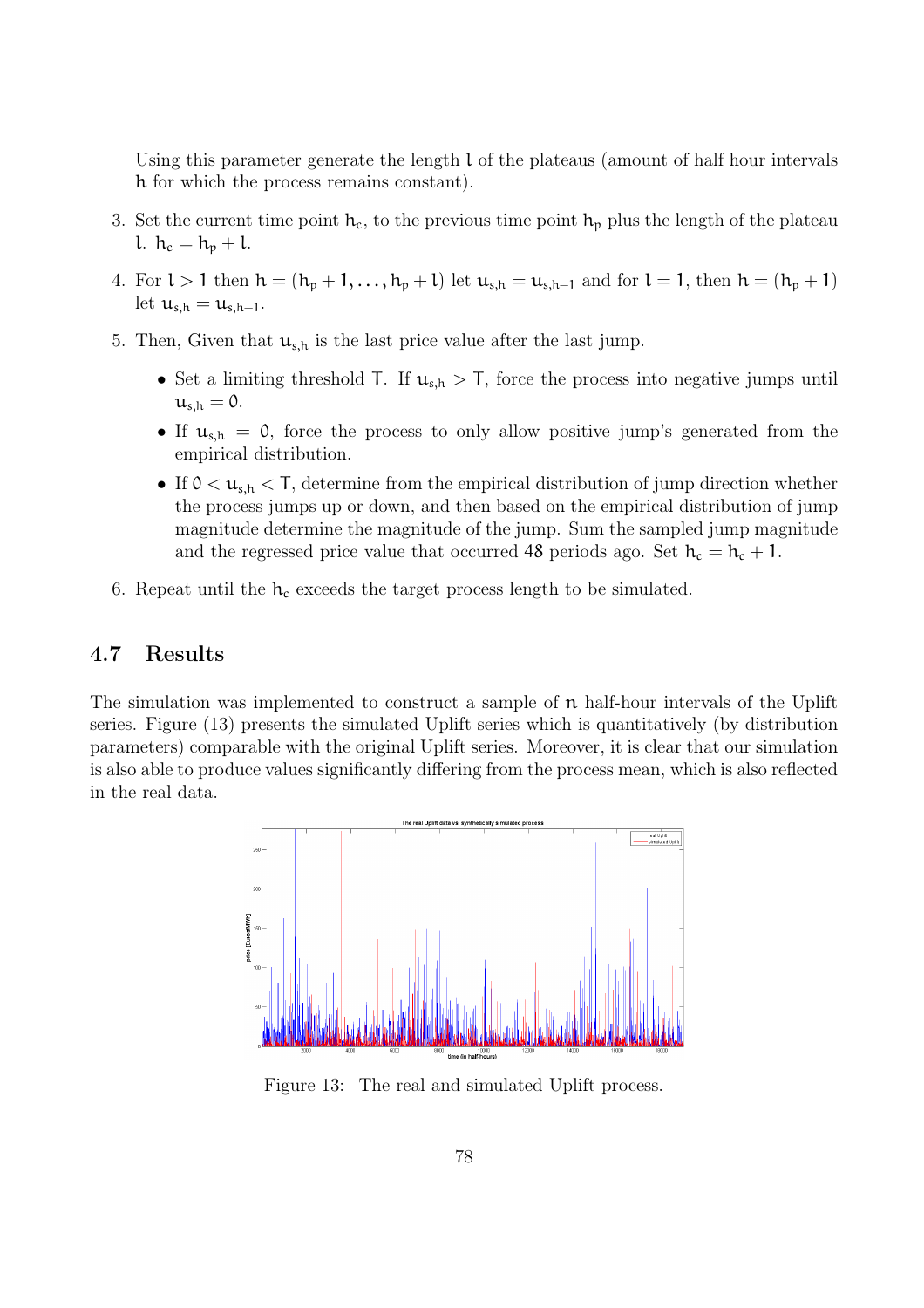In order to identify if the structural elements of the simulated Uplift process mimic those evident in the actual process, one would compare the two data sets microstructure. This is illustrated in figure (14). The figure confirms that the jump structure is accurately modelled by the simulated process and that the plateaus (more persistent when price at zero level) occur with different lengths at different price levels in both the actual and simulated data.

> \_\_\_\_\_\_\_\_\_\_\_\_\_\_\_\_\_\_<br>- real Uplift<br>- simulated Uplift  $\epsilon$  $\overline{\mathbf{5}}$  $\overline{4}$  $\overline{\mathbf{3}}$  $\overline{20}$ 10 **Acor**

Figure 14: The real and simulated Uplift process.

Finally, figure (15) illustrates the ACF and PACF of the actual and simulated Uplift data. The half-hourly seasonality, apparent in the actual data has been reconstructed in the simulated data up to a significant level. Additionally, the PACF's of both the original and simulated data have similar features.

Figure 15: Autocorrelation and partial autocorrelation functions of the real and simulated Uplift process.

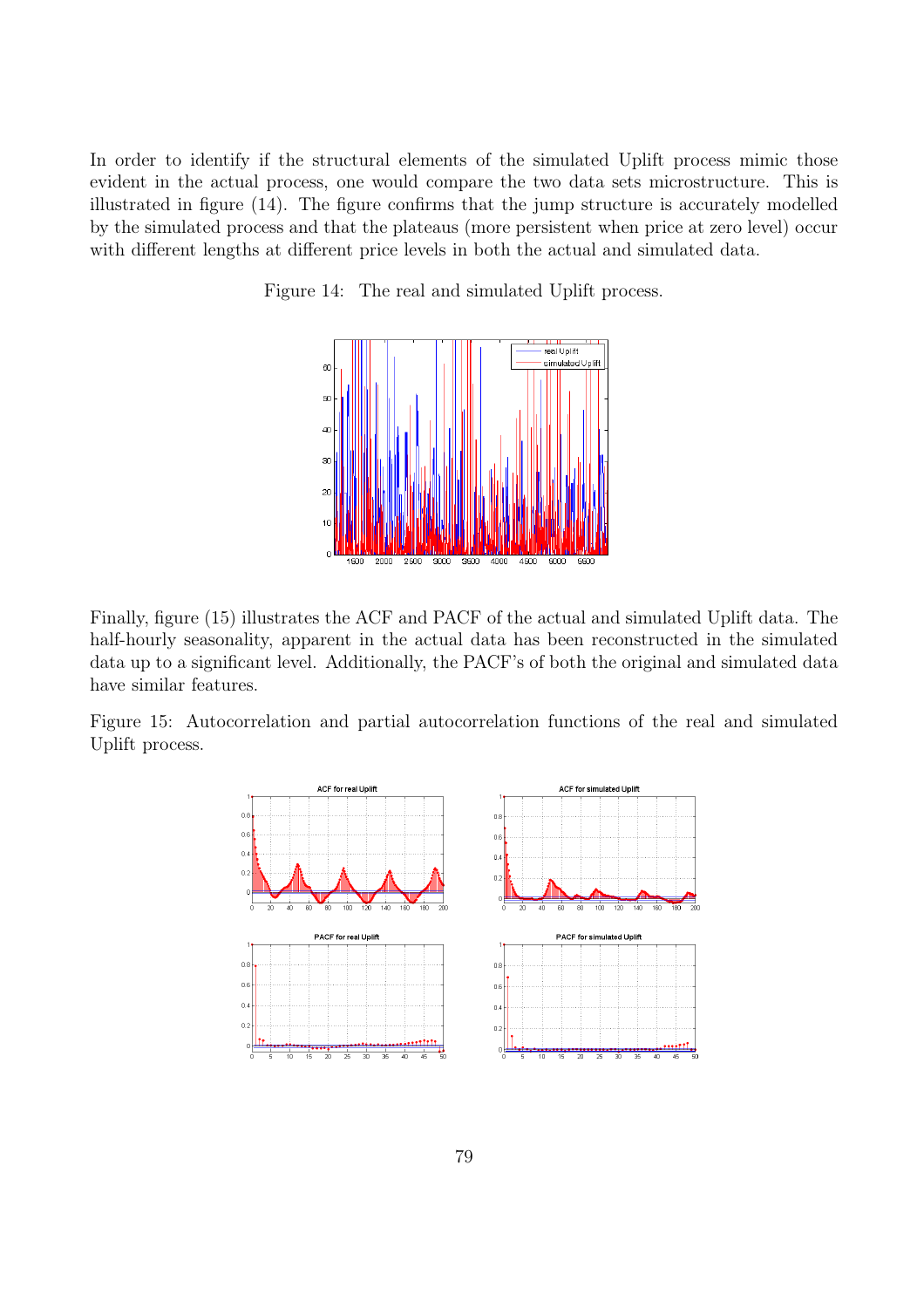# 5 Other Objectives

The group noticed that the objective formula equation (1.5) is not dimensionally consistent, the cost objective function has units of money whereas the profile objective function has units of money per load by time, all squared. This is dissatisfying, it means for example the currency has to specified as well as  $\alpha$  and  $\beta$  and it has the practical problem that there is no reason to expect the cost objective and the profile objective to have a similar scale in fact, for the uplifts calculated with the  $\beta = 1$  objective

$$
\begin{array}{rcl}\n\bar{C} & = & 684651\\
\bar{P} & = & 13478.\n\end{array} (5.1)
$$

Where  $\overline{C}$  is the mean of the cost objective and  $\overline{P}$  is the mean of the profile objective, taken over all the days considered. Of course, even if  $\alpha$  and  $\beta$  were fine tuned to make these similar, the changes as  $UP_h$  varies would not be comparable.

In order to solve this problem of inconsistency one would have to identify an objective function that explicitly referred to total cost and to variance so that the balance between the two could be decided more transparently as a matter of policy by the industry. Hopefully this would also allow the actual economic cost of reducing variance to be computed as the mixture of these two terms was varied.

To do this in a dimensionally consistent way seems to require that the same method of averaging is used for both terms, at the moment C the cost objective effectively averages over load while P the profile objective averages over time; for a given quantity  $x_t$ , lets use

$$
\langle \mathbf{x}_t \rangle_t = \frac{1}{48} \sum_t \mathbf{x}_t \tag{5.2}
$$

for the time average and

$$
\langle \mathbf{x}_{t} \rangle_{Q} = \frac{\sum_{gt} Q_{gt} \mathbf{x}_{t}}{\sum_{gt} Q_{gt}} \tag{5.3}
$$

for the load average; at the moment

$$
\begin{array}{rcl}\nC & \approx & \langle \mathbf{u}_t \rangle_Q \\
P & \approx & \langle \mathbf{u}_t^2 \rangle_t\n\end{array} \tag{5.4}
$$

There are, correspondingly, two consistent objectives which would separate out cost and variance

$$
E_t^2 = \mu \langle u_t \rangle_t^2 + (1 - \mu) \left( \langle u_t^2 \rangle_t - \langle u_t \rangle_t^2 \right) \tag{5.5}
$$

and

$$
E_Q^2 = \mu \langle u_t \rangle_Q^2 + (1 - \mu) \left( \langle u_t^2 \rangle_Q - \langle u_t \rangle_Q^2 \right) \tag{5.6}
$$

Both are quadratic objectives, both are dimensionally consistent and both have separate variance and cost terms.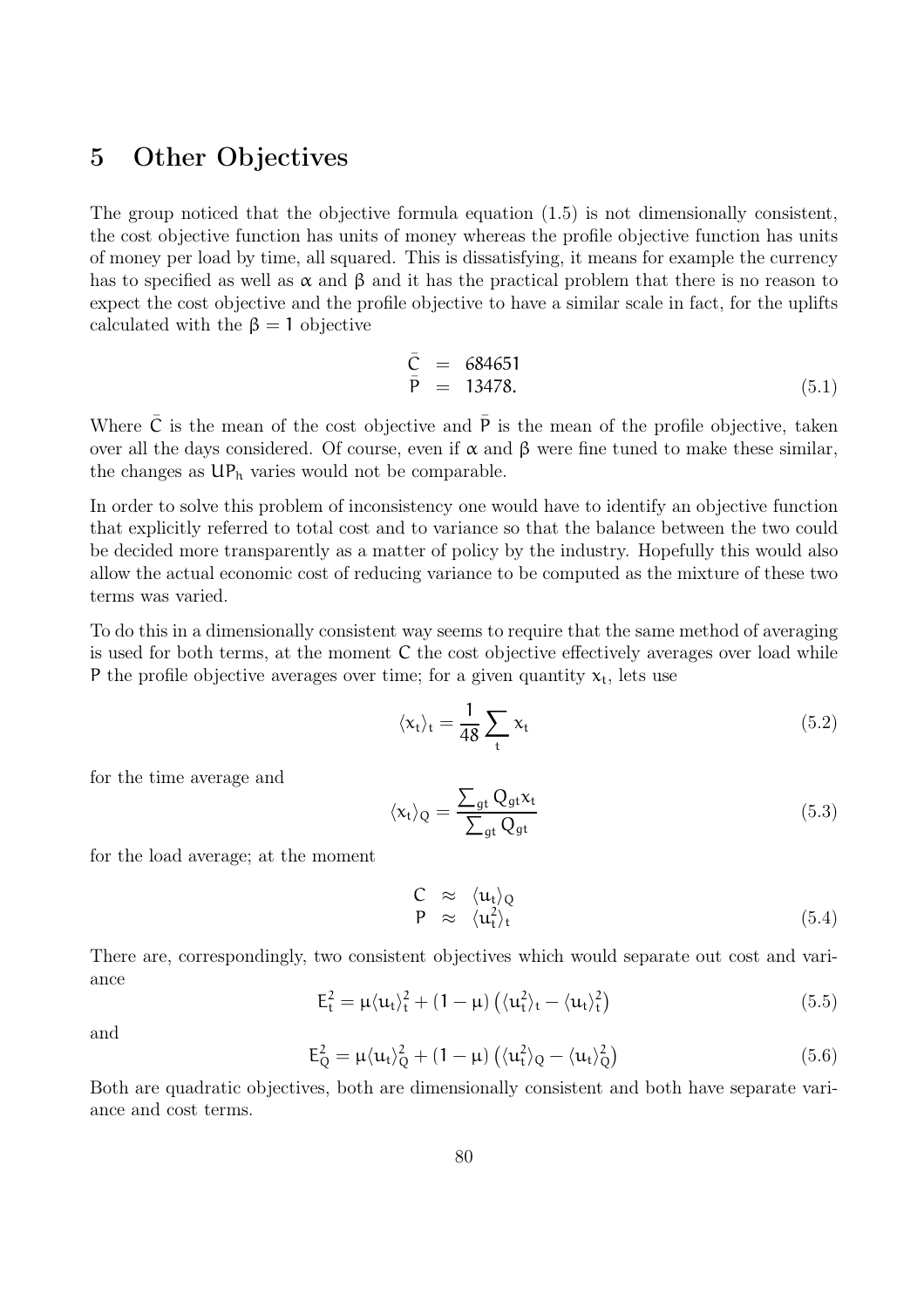Another approach to the objective is to decide that the Uplift price should be chosen so that the time course of the Uplift reflects the actual time course of the cost of generation; this may have the advantage of communicating economic signals to the consumers about the actual half-hour by half-hour cost of producing electricity. In short, imagine there wasn't a single Uplift, but instead a time-constant Uplift  $u_q$  for each generator period. This would spread the economic cost of g's electrical production evenly across g's load:

$$
\mathbf{u}_{g} = \frac{\mathbf{c}_{g}}{\sum_{t} Q_{gt}} \tag{5.7}
$$

The most obvious way to use this generator-period Uplift to calculate  $u_t$  would be to take the maximum  $u_t$  at every half-hour. This has the aesthetic advantage of matching this method to the method used to calculate the shadow price; it is however very expensive, it has an average cost of

$$
\bar{C} = 2690010
$$
 (5.8)

An alternative would be to calculate a load weighted average of the  $u_{\alpha}$ .

$$
\tilde{\mathbf{u}}_{t} = \frac{\sum_{g} Q_{gt} \mathbf{u}_{g}}{\sum_{g} Q_{gt}} \tag{5.9}
$$

This Uplift would be very cheap;

$$
\bar{C} = 72627\tag{5.10}
$$

and would give an Uplift time course well matched to the time course of the electricity generation cost, however, it does not satisfy constraints. The idea, therefore, would be to use this to pose an objective

$$
\tilde{E} = \sum_{t} (\tilde{u}_t - u_t)^2
$$
\n(5.11)

Other profiling goals could be posed; for example related to the shadow price.

Similarly, it might be possible to find a linear objective; C is already linear, all that would be required would be a linear approach to imposing the profiling goal. One method would be to specify a restricted space for  $u_t$ ; it could be required that it tracks the total load, or the loads of the relevant generator periods or the shadow price or some positive weighted combination of these.

#### 5.1 Conclusion

This report uses various modelling approaches to gain a deeper insight into the underlying dynamics of the Uplift prices. Initially, the group examined the optimality of the quadratic program used to derive the Uplift prices using the KKT conditions. This resulted in equation  $(2.4)$  which states that the optimal set of positive uplifts **u** are a non-negative linear combination of the columns of  $Q<sup>T</sup>$  (the rows of Q), corresponding to the binding constraints. This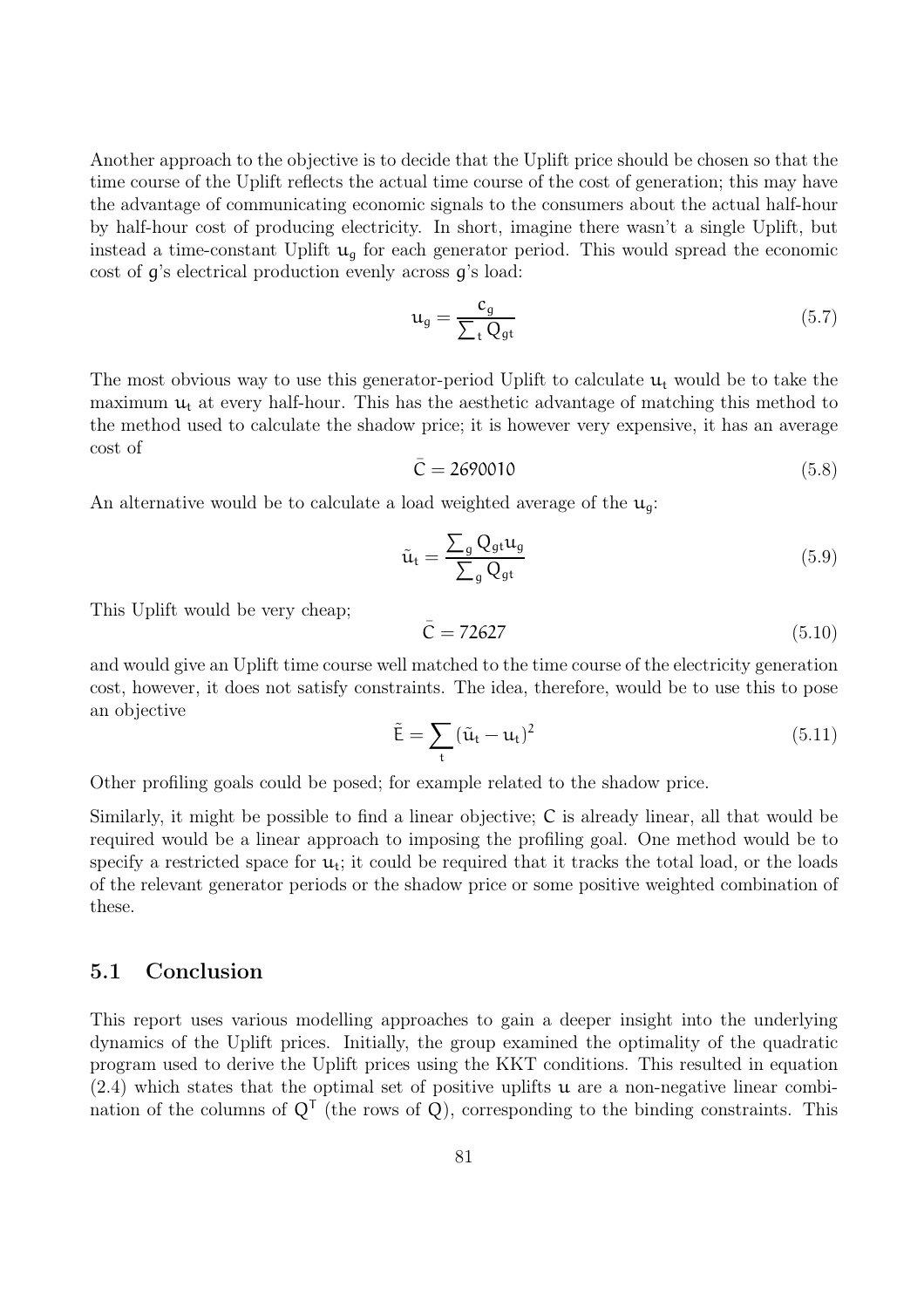result motivated an analysis of historical data to determine which generation constraints have been binding in each 24-hour period. In order to identify these binding generation constraints one can compute brute force searches or employ statistical analysis. The statistical analysis in section (3) exploits the results computed from section (2) and utilizes correlation coefficients and factor analysis to identify the binding generation constraints for each day t and the sensitives of Uplift prices to these binding generation constraints. While the statistical and brute force searches are both very separate approaches, the results from both methods were equivalent for the reconstructed data. Surprising results were that there is only a small amount of binding generators and that hydro plants were contributing to Uplift prices. Both methods also identified a band structure to the binding generation constraints, implying that there is a recurring group of generators that are binding. The advantage of using the statistical analysis is that the algorithm can be applied to the actual Uplift prices, producing the binding generation constraints and the sensitives of actual Uplift prices to these binding generation constraints. The group then developed a synthetic stochastic process which behaves similarly to the Uplift pricing series. By identifying specific statistical features of the Uplift prices the group was able to simulate a stochastic process which is qualitatively comparable with the actual Uplift prices, conveys structural elements that are inherent in the actual Uplift prices and portrays the halfhourly seasonality evident in the actual Uplift prices. Finally, the group investigated possible alternative objective functions for the quadratic program used to compute Uplift prices as the objective function used by the SEMO is dimensionally inconsistent. Alternative objectives were posed and discussed.

Propositions for further research; a statistical factor analysis, where the parameters of interest are proxies which are influencing Uplift prices such as Oil prices, weather conditions etc, an investigation into the parameters of the Poisson distribution for modelling the waiting times and the validation of a linear profiling objective. A distributional analysis of Uplift for each day t and an examination of the effect of annual seasonality with the aid of extra data can be found in  $([3])$ .

## Acknowledgments

All contributors would like to thank Gavin Hurley and Sile Bourke for introducing the problem and assisting in answering questions and formulating the models.

We also acknowledge support of the Mathematics Applications Consortium for Science and Industry (www.macsi.ul.ie) funded by the Science Foundation Ireland Mathematics Initiative Grant 06/MI/005.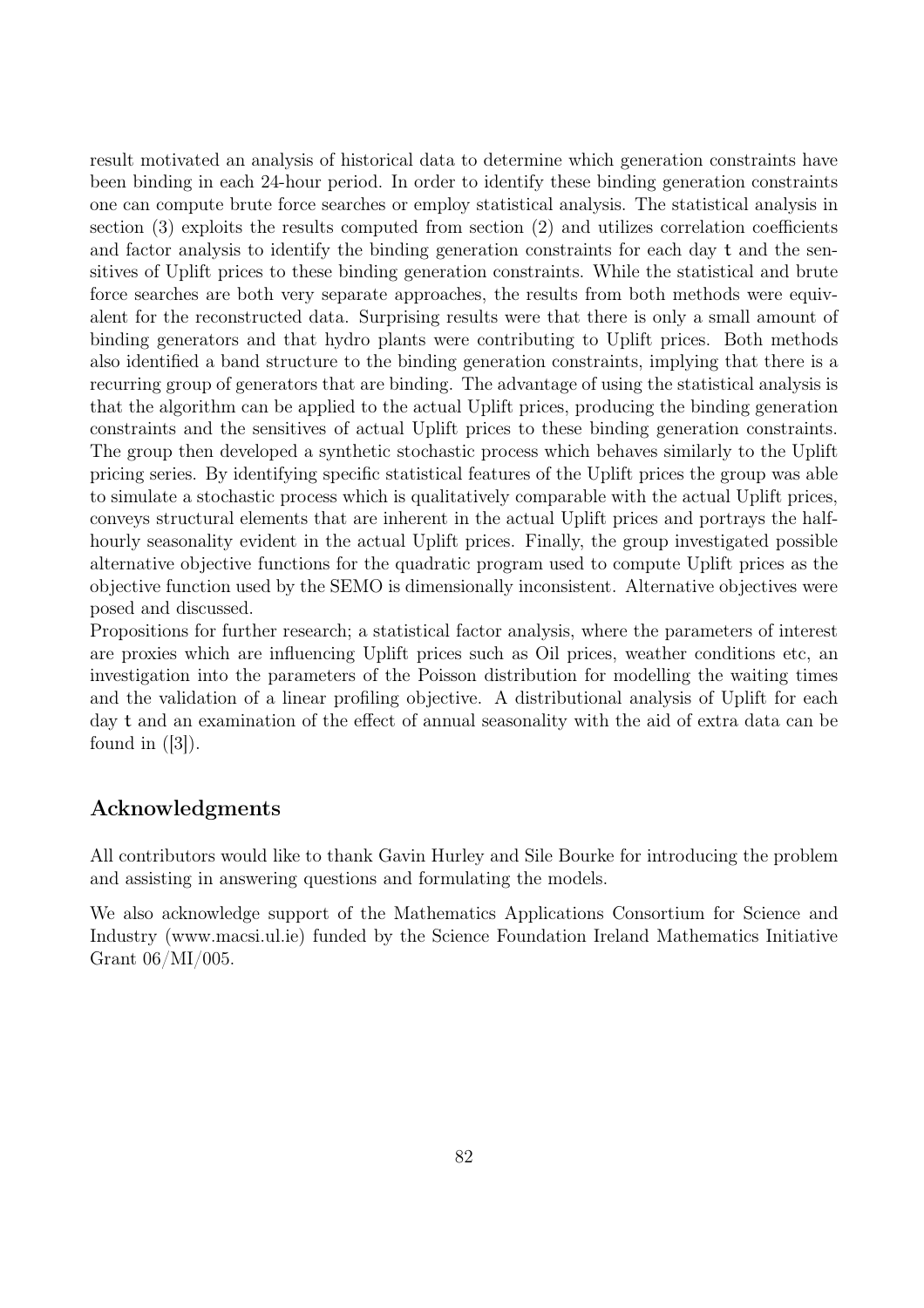# Bibliography

- [1] Single Electricity Market Committee, SMP Uplift Parameters 2010, Consultation Paper, 7 June 2009, SEM-09-066.
- [2] All Island Project, SMP Uplift Methodology and Parameters, Decision paper, 15 March 2007, AIP-SEM-07-51.
- [3] Matylda Jablonska, Arno Mayrhofer and James Gleeson, Title, Journal (in preparation).

## Appendix

Notation In industry standard notation the QP is:

$$
\min_{\mathsf{UP}_h, h=1\ldots 48} \mathsf{F}(\mathsf{UP}_h) \equiv \alpha \sum_h \left[ (\mathsf{SP}_h + \mathsf{UP}_h) \sum_g Q_{gh} \right] + \beta \sum_h \mathsf{UP}_h^2 \tag{5.12}
$$

subject to

$$
\sum_h \left[ (SP_h + UP_h) Q_{gh} \right] \geq CR_g, \text{for } g = 1 \dots G \tag{5.13}
$$

$$
UP_h \ge 0, \text{for } h = 1...48 \tag{5.14}
$$

Here the range of h is  $h = 1...48$  and the range of g is  $g = 1...6$ .

Writing the above in a more abbreviated notation where:

 $u = (u_1, \ldots, u_{48}), u_h \equiv \text{UP}_h, h = 1 \ldots 48$  $s = (s_1, \ldots, s_{48}), s_h \equiv SP_h, h = 1 \ldots 48$  $c = (c_1, ..., c_G), c_g \equiv CR_g, g = 1...G$ 

we have

$$
\min_{\mathfrak{u}_h, h=1\ldots 48} F(\mathfrak{u}_h) \equiv \alpha \sum_h \left[ (s_h + \mathfrak{u}_h) \sum_g Q_{gh} \right] + \beta \sum_h \mathfrak{u}_h^2 \tag{5.15}
$$